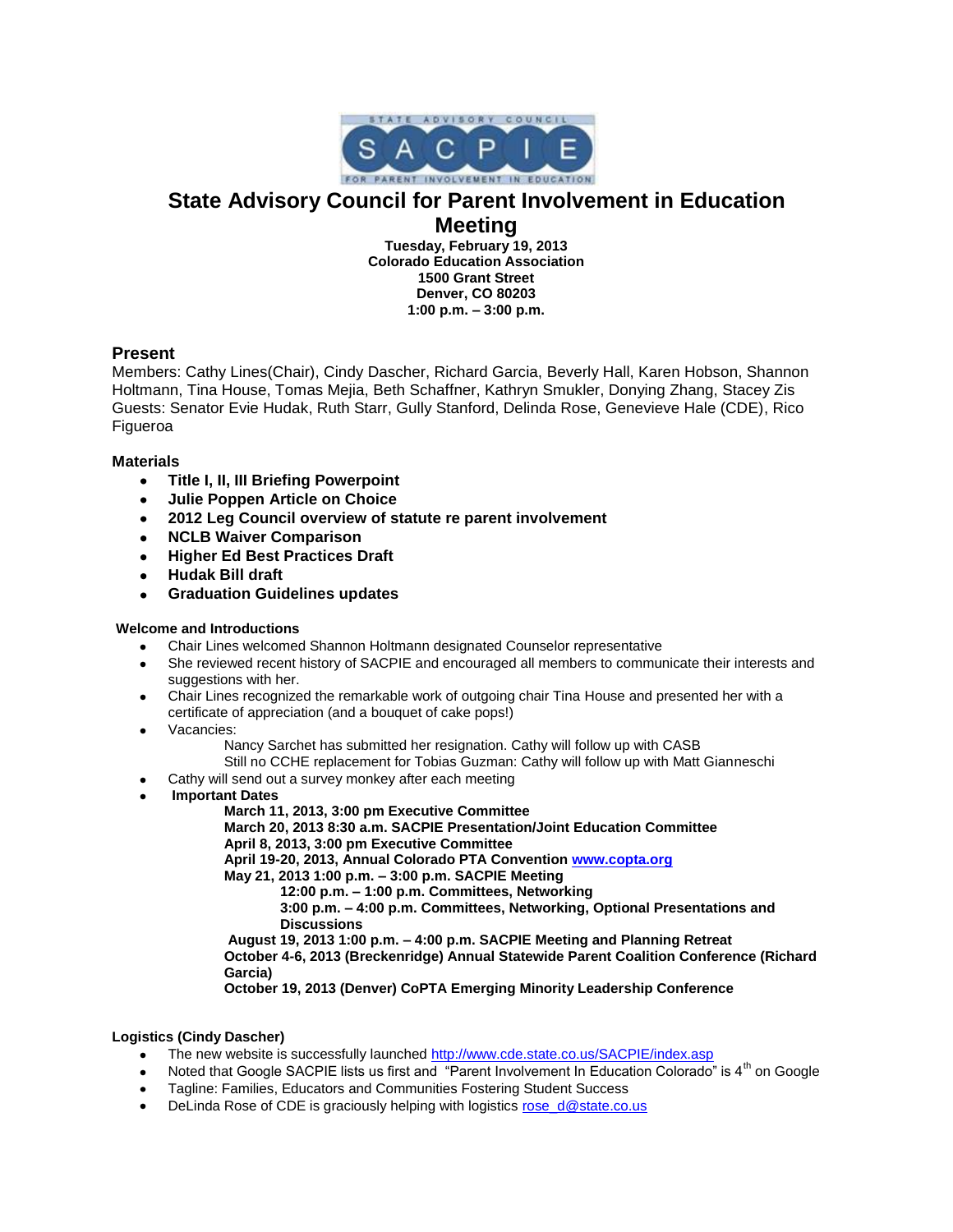- Please send DeLinda contact updates and names for our growing "interested parties" list.  $\bullet$
- Cindy will create a listserv for SACPIE communications
- Please send announcements to Cindy [dascher\\_c@cde.state.co.us](mailto:dascher_c@cde.state.co.us)

#### **Public Comment**

There was no public comment

**SACPIE Duties – Advising on Best Practices and Strategies (Tomas Mejia, Kathryn Smukler and Genevieve Hale)**

- *How Have ESEA Parent Involvement and Notification Requirements Changed Under the Waiver? And How Could/Should SACPIE be involved?*
- Genevieve and Tomas reviewed the NCLB rules around parent involvement in Title I (Low-income schools),  $\bullet$ Title II (Teachers) and Title III (English Language Learners)
- Kathryn Smukler explained the various options for Title I (Targeted, Schoolwide, Schoolwide Consolidated)
- The NCLB waiver has not changed anything for Parent Involvement.
- Title I \$\$ can be used to promote parent involvement
- Each School has a Uniform Improvement Plan: Title I schools are required to have Parent Involvement  $\bullet$ Plans.
- There is evaluation: suggested that SACPIE identify best practices to promote  $\bullet$
- Tomas and Genevieve will report on actual \$\$ and other questions
- Agreed to hold 30 minutes on next agenda for continued discussion
- For more information see<http://www.cde.state.co.us/FedPrograms/ti/a.asp>
- Question: Are District Parent Councils required? Apparently not by statute, but many exist.
- Question: Relationship between Title I requirements and UIPs and DACs/SACs

#### **2013 SACPIE Legislative Update**

- **Senator Evie Hudak introduced the latest draft of her "Increasing Parent Engagement in Public Schools Bill**
- Bill will be heard in Senate Education February 28, 1:30 pm  $\bullet$
- Witnesses encouraged to attend and speak Karen Hobson, Stacey Zis, Richard Garcia, Ruth Starr
- In discussion agreed to request reasonable funding for SACPIE, not just trainings Sen Hudak, Cindy Dascher to confirm with Dr. Owen that this is CDE's preference. \$100,000 would suffice
- Bill would authorize SACPIE to provide trainings and collect data  $\bullet$
- Cathy Lines to follow up with Vinny and organizational representatives (CEA, CASB, CASE, Charters, Counselors) to solicit support

## **Committee Reports and Discussion**

#### **Executive Committee, Cathy Lines**

The Executive Committee met in December and January

#### **Higher Education, Kris Greer**

- See attached best practices submitted by Kris Greer
- **Parent Leadership, Karen Hobson**
	- Karen and Richard to meet regarding the Annual Proclamation
- **Policy, Vinny Badolato**
- **Student Achievement, Jennifer Garcia**
- **Task Forces**
- **Communication, Gully Stanford**
- **Website, Cindy Dascher**

#### **Adjournment**

Chair Lines adjourned the meeting at 3:00 pm

#### **Graduation Guidelines Presentation and Discussion**

**Jo O'Brien, Assistant Commissioner for Strategic Priorities and Research Colorado Department of Education has provided updated information of the Graduation Guidelines to be considered by the State Board at their May meeting. Those materials are attached. Interested members may attend/listen in to Graduation**